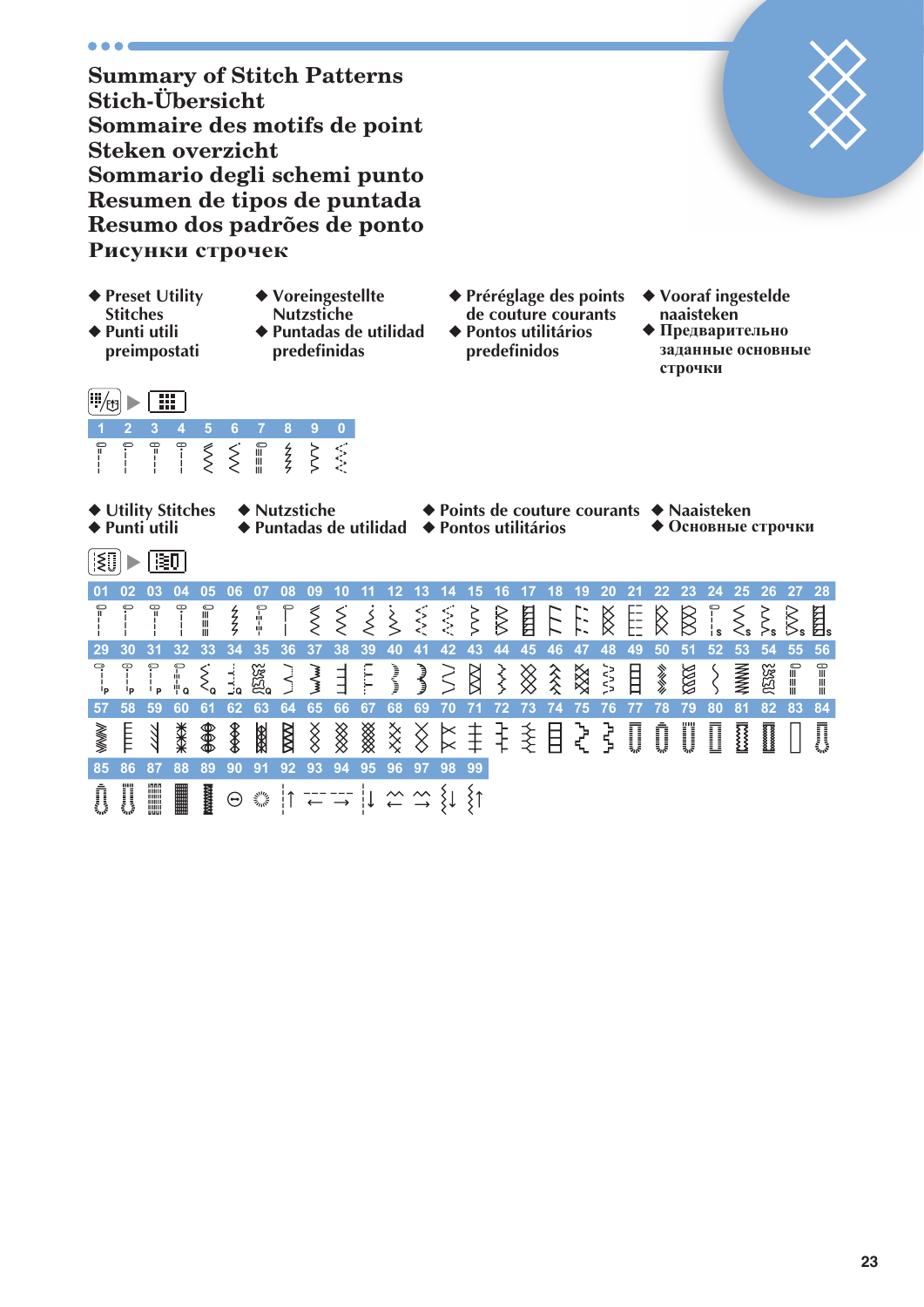

- 
- 
- 
- 
- \* 98, 99: patroon voor stapsteek \* 98, 99:Disegno per punto con avanzamento \* 98, 99: Patrón para la puntada escalonada

**AAA** 

- \* 98, 99: Padrão para ponto passo \* 98, 99: Создание ступенчатой строчки
- **24**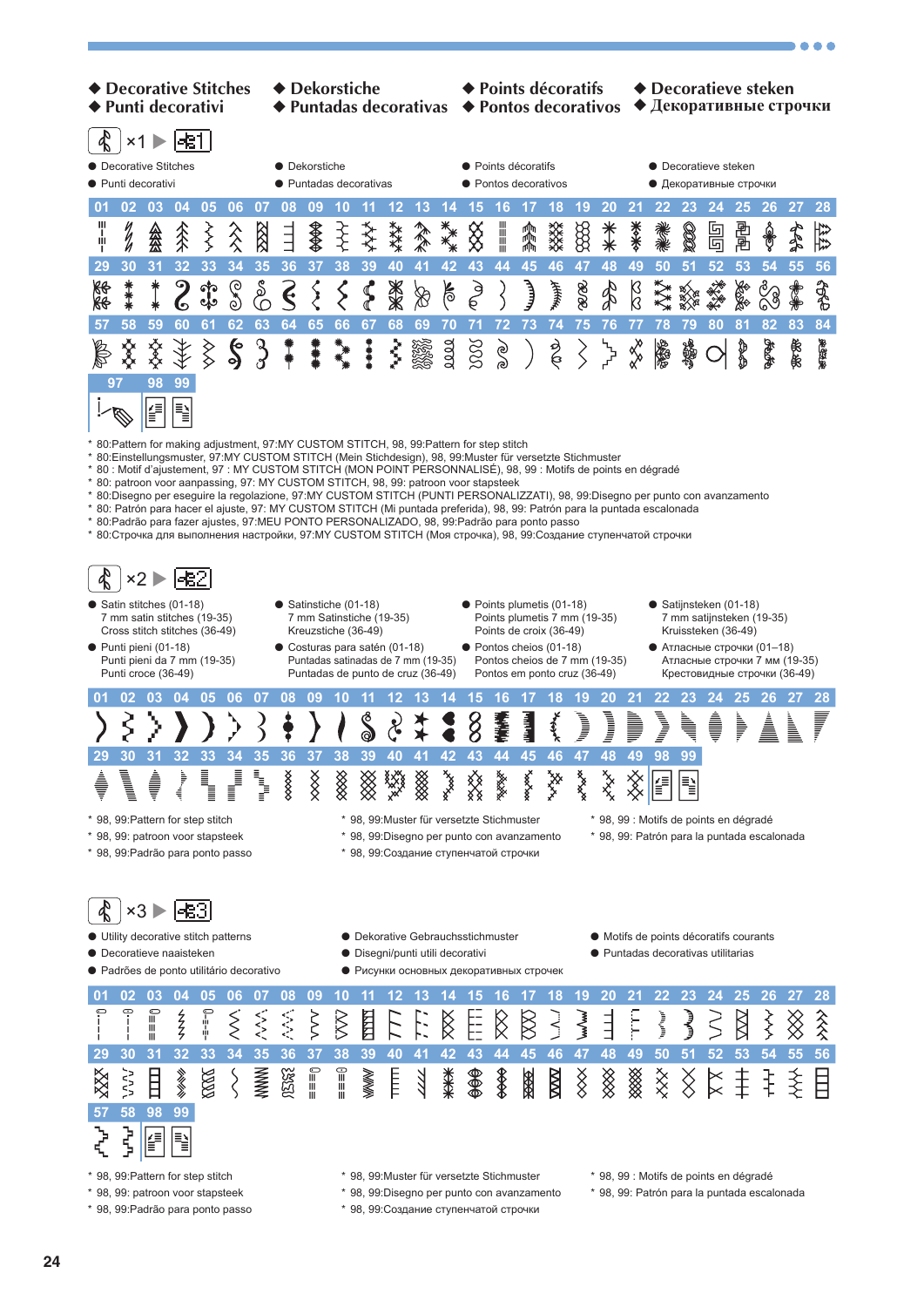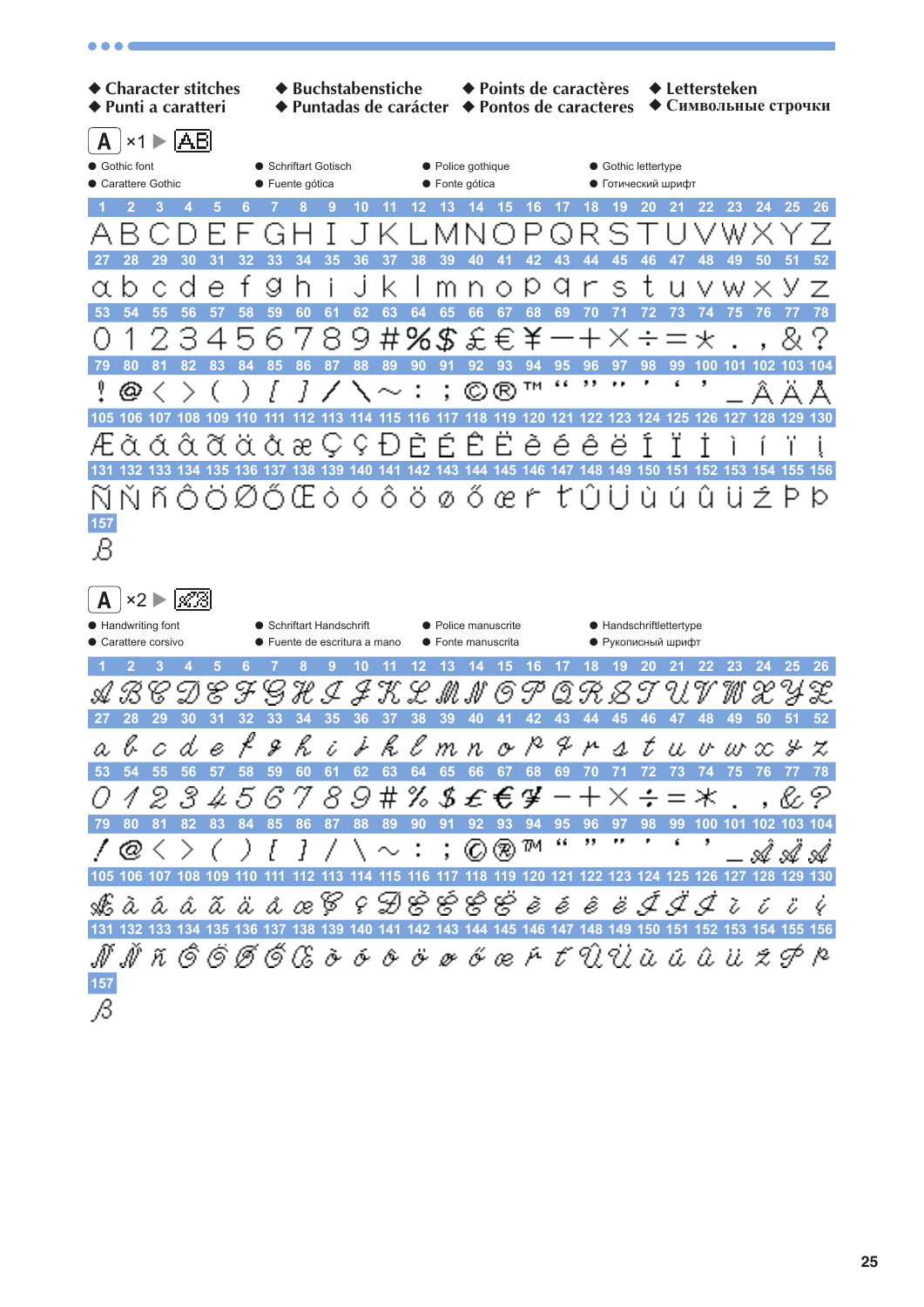